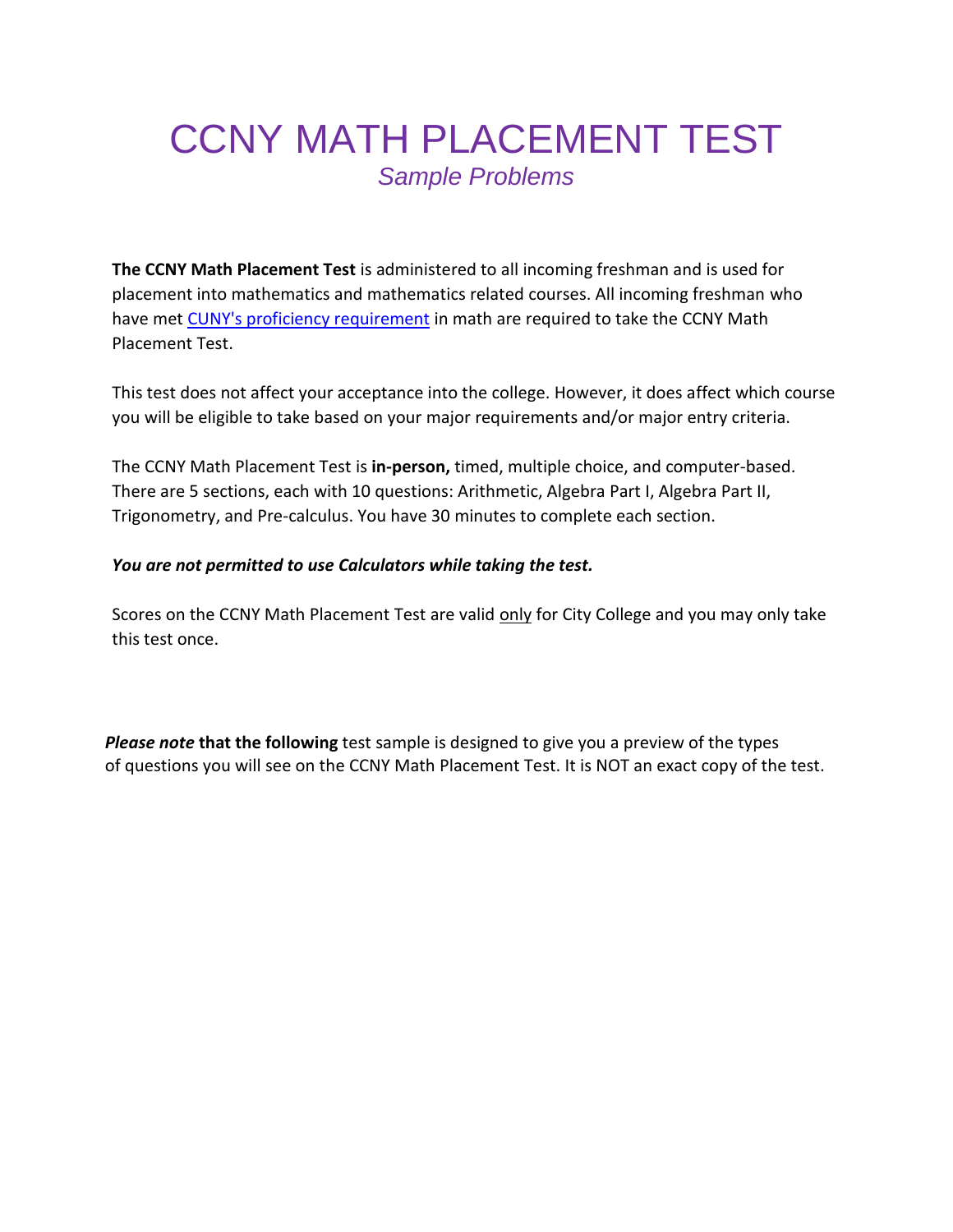1) Perform the indicated operations

1 10  $\frac{1}{14} - \frac{1}{15}$ 15

- (a) 21
- (b) 20
- (c) 25
- (d) 18
- (e) 23
- 2) Express the repeating decimal  $1.\overline{16}$  as a fraction
- (a)  $1\frac{16}{99}$ 99
- (b)  $1\frac{17}{00}$
- 99
- (c)  $1\frac{15}{20}$ 99
- (d)  $\frac{16}{100}$
- (e)  $1\frac{16}{100}$ 100
- 3) Find the distance between the numbers  $-6$  and 5
- (a) 5.5
- $(b) -1$
- (c) 1
- $(d) -11$
- (e) 11
- 4) Write the number 0.003352 in scientific notation
- (a)  $3.352 \times 10^{-1}$
- (b)  $3.352 \times 10^2$
- (c)  $3.352 \times 10^{-2}$
- (d)  $3.352 \times 10^{-3}$
- (e)  $-3.352 \times 10^2$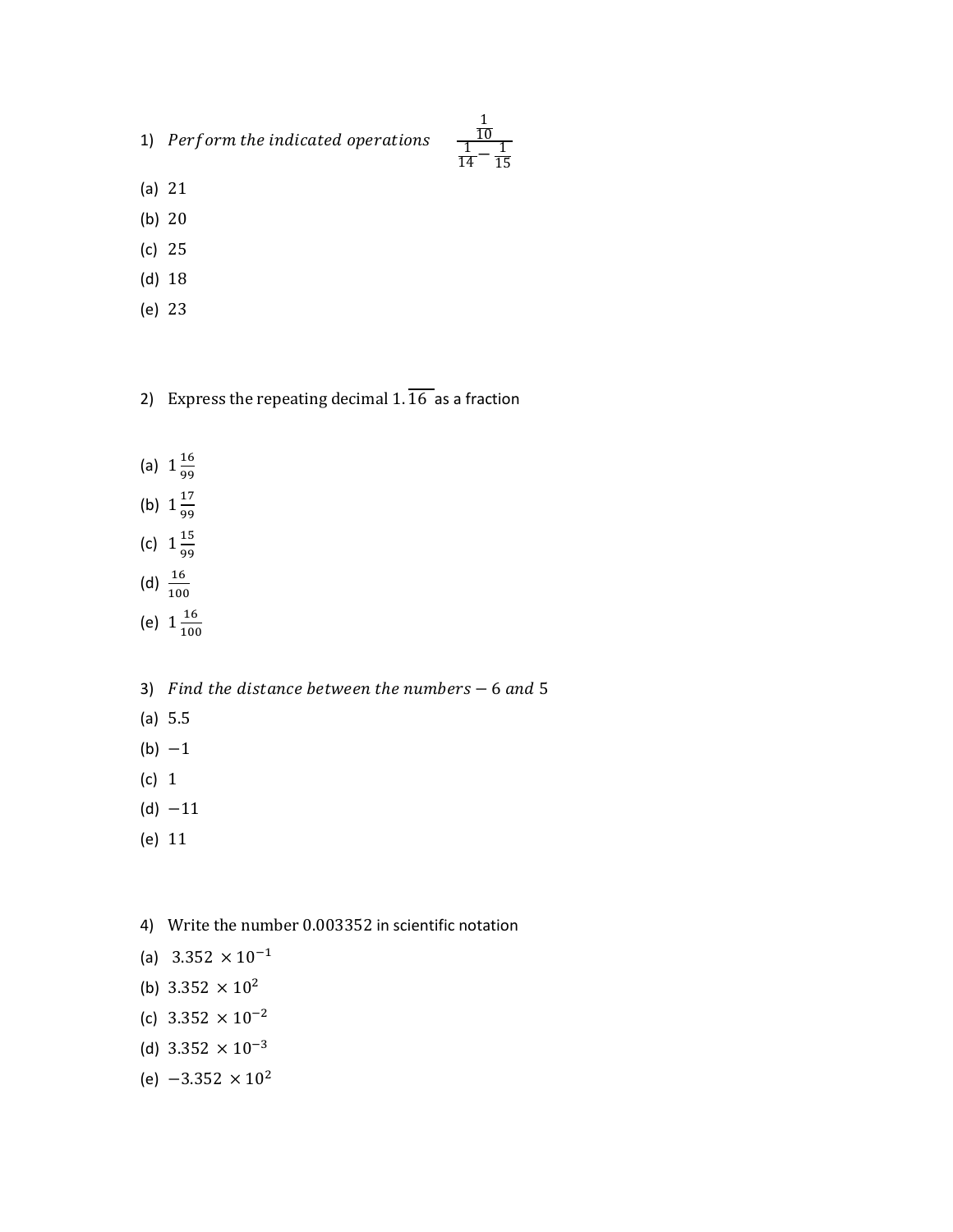- 5) Evaluate the expression  $\left(\frac{2}{5}\right)$  $\frac{2}{5}$ )<sup>-2</sup> (a)  $-\frac{25}{4}$ 4 (b)  $\frac{25}{4}$ (c)  $\frac{1}{4}$ (d)  $-\frac{4}{3!}$ 25
- (e)  $\frac{4}{25}$
- **6)** Evaluate the number  $7^{\frac{2}{7}} \cdot 7^{\frac{5}{7}}$ 7 (a) 1 (b) 7 (c)  $7^{\frac{10}{49}}$ 49 (d)  $\sqrt{7}$ (e)  $14^{\frac{10}{49}}$ 49
- 7) Perform the indicated operations and simplify.

$$
(x^2 + x - 2) (x^3 - x + 8)
$$

(a)  $x^5 + 3x^4 - x^3 + 7x^2 - 10x + 16$ (b)  $x^5 - x^4 + 3x^3 - 7x^2 + 10x - 16$ (c)  $x^5 + x^4 + 3x^3 - 7x^2 - x - 8$ (d)  $x^5 - 7x^4 - 3x^2 + x^2 - 10x + 2$ (e)  $x^5 + x^4 - 3x^3 + 7x^2 + 10x - 16$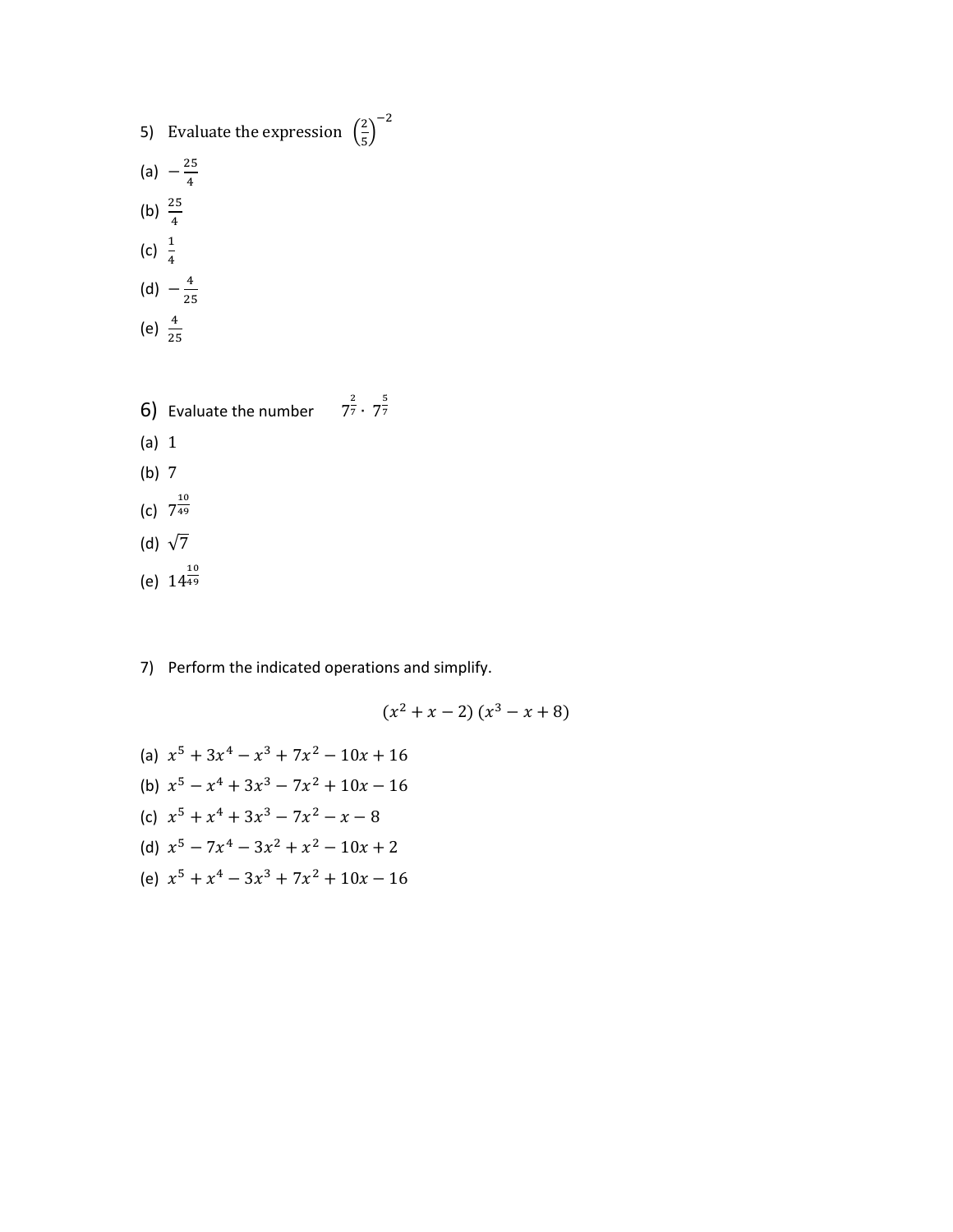- 8) Factor completely  $(x 9)(x + 6)^2 (x 9)^2(x + 6)$
- (a)  $(15x + 90)(x 9)$
- (b)  $15(x+6)(x+9)$
- (c)  $15(x+6)(x-9)$
- (d)  $15(x-6)(x+9)$
- (e)  $(x + 6)(15x 135)$
- 9) Simplify the expression  $\frac{3x^2}{\sqrt{3}}$  $6x + x^2$
- (a)  $\frac{3x^2}{6}$  $6+x$
- (b)  $\frac{3x}{6+x^2}$ (c)  $\frac{x^2}{2!}$
- $3+x$
- (d)  $\frac{x}{3+x}$ (e)  $\frac{3x}{6+x}$
- 
- 10) Solve the quation  $-7w + 16 = -15w$
- (a) 2
- (b) 3
- $(c) -2$
- (d) 16
- $(e) -3$

11) Solve the nonlinear inequality. Express the solution using interval notation

$$
49x \le x^3
$$

- (a)  $[-7, -1] \cup [7, \infty)$
- (b)  $[-9, 0]$  ∪  $[9, ∞)$
- (c)  $[-10, 0]$  ∪  $[10, \infty)$
- (d) [−8, 0] ∪ [8, ∞)
- (e) [−7, 0] ∪ [7, ∞)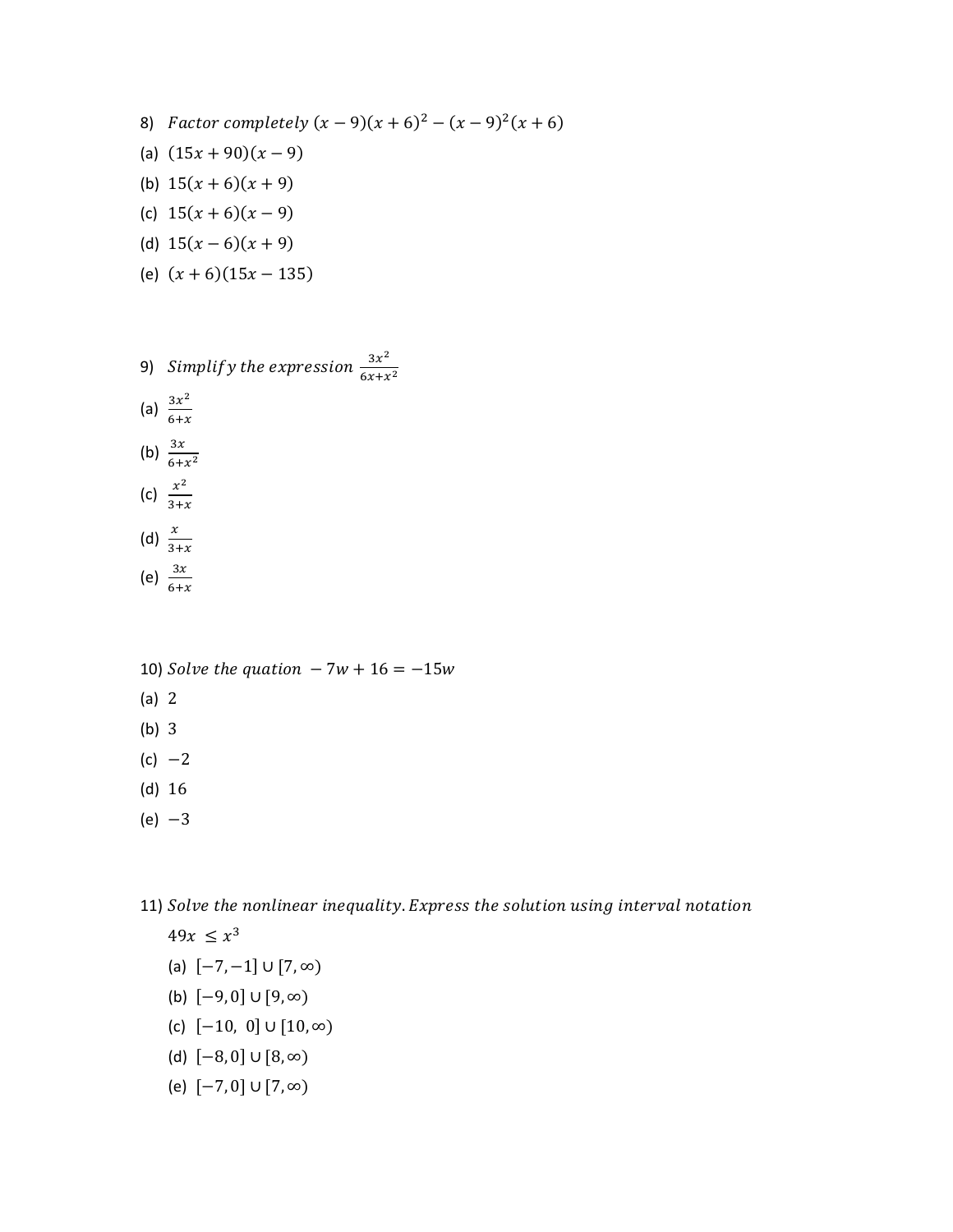- 12) Find the distance between the points  $(3, -4)$  and  $(9,4)$ 
	- (a)  $a) 64$
	- (b)  $b)$  6
	- (c)  $c) \sqrt{10}$
	- (d)  $d$ )  $10$
	- (e)  $e)$  100

13) Find the slope of the line through  $P(-4, -3)$  and  $Q(3,4)$ 

(a)  $a)$   $m = -4$ (b)  $b)$   $m = 1$ (c)  $c)$   $m = 2$ (d)  $d$ )  $m = 4$ (e)  $e$ )  $m = 7$ 

14) Express the function in the form  $f \circ g$ 

 $x-2$ 

$$
G(x) = \frac{x^3}{x^3 + 2}
$$
  
(a)  $f(x) = x^3$ ,  $g(x) = \frac{x}{x}$ 

- (b)  $f(x) = x^3$ ,  $g(x) = \frac{x}{x}$  $x+2$
- (c)  $f(x) = \frac{x}{x+1}$  $\frac{x}{x+2}$ ,  $g(x) = x^3$
- (d)  $f(x) = x^3 + 2$ ,  $g(x) = \frac{x}{x+1}$  $x+2$

(e) 
$$
f(x) = \frac{x}{x-2}, g(x) = x^3
$$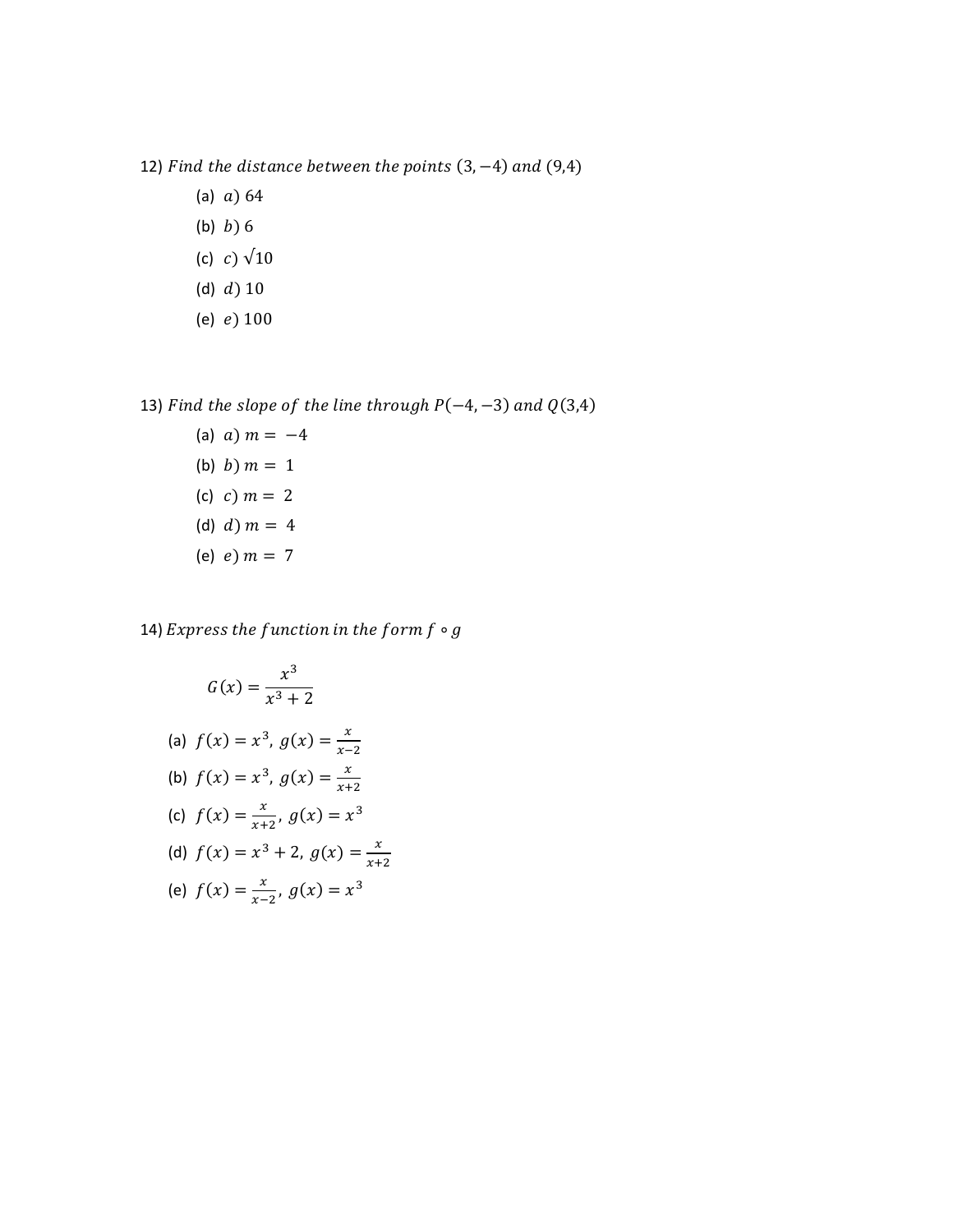15) Assume g is a one to one function. If  $g(x) = x^2 + 4x$  with  $x \ge -2$ , find  $g^{-1}(2)$ 

- $(a) -2$ (b) 4
- (c)  $4 + \sqrt{4}$
- $(d) -4$
- (e)  $-2 + \sqrt{6}$

16) Evaluate the expression  $log_7 343$ 

- (a) 343
- (b) 7
- (c) none of these
- (d) 3
- (e) 49

17) Write  $cos\theta$  in terms of  $sin\theta$ , for  $\theta$  in quadrant III

- (a)  $cos\theta = -\sqrt{1-sin\theta}$
- (b)  $cos\theta = -\sqrt{1 sin^2 \theta}$
- (c)  $cos\theta = \sqrt{1 sin^2 \theta}$
- (d) No correct answer

18) The terminal point determined by t is  $\left(\frac{3}{4}\right)$  $\frac{3}{4}$ ,  $\frac{\sqrt{7}}{4}$  $\frac{17}{4}$ ). *Find sint*, cos*t* and tan*t*.

(a)  $\sin t = \frac{7}{4}$  $\frac{7}{4}$ , cos  $t = \frac{3}{4}$  $\frac{3}{4}$ , tan  $t = \frac{7}{3}$ 3 (b)  $\sin t = \frac{\sqrt{7}}{4}$  $\frac{\sqrt{7}}{4}$ , cos  $t = \frac{3}{4}$  $\frac{3}{4}$ , tan  $t = \frac{\sqrt{7}}{3}$ 3 (c)  $\sin t = \frac{\sqrt{3}}{4}$  $\frac{\sqrt{3}}{4}$ , cos  $t = \frac{7}{4}$  $\frac{7}{4}$ , tan  $t = \frac{\sqrt{7}}{3}$ 3